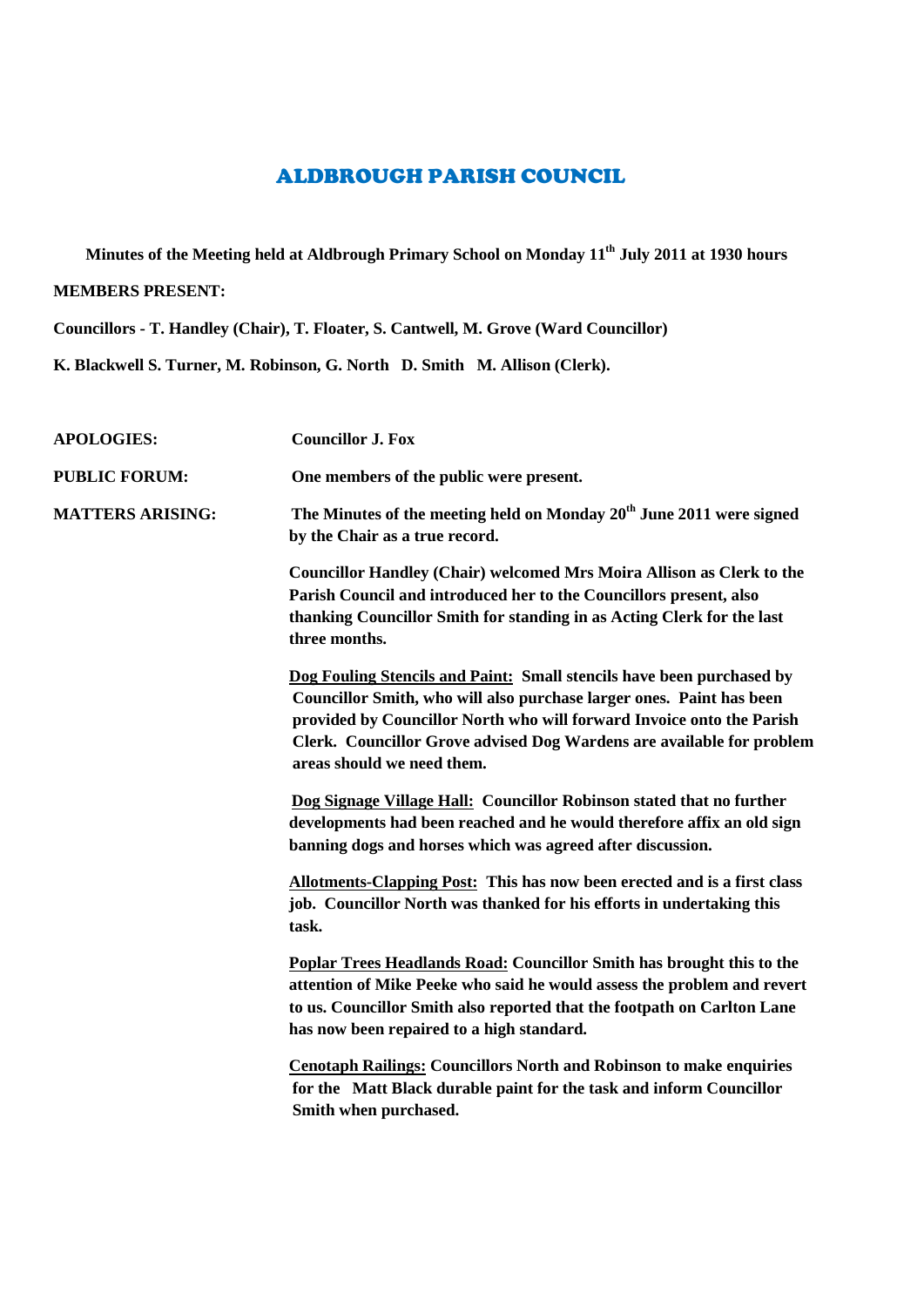**Statement from BTCV: Statement received but no Invoice for £360. Councillor Robinson will take this matter up with Mr S Robinson. Letter to be sent to BTCV querying Invoice copy to be sent to ERYC.**

**Digital Switchover Talk – Village Hall: Councillors Cantwell and Blackwell have offered their services assisting with enquiries for the digital switchover aimed mainly at friends/neighbours or elderly residents. on 21st July 20.00hrs. Councillor Smith will provide contact numbers. Councillor Robinson will arrange for a table to be set up during the Annual Garden Show, when Councillors who attended the talk will be present to answer any questions.**

**Youths drinking bottom Sandpits Lane: Councillor Floater investigated and found evidence of drinking in the area, he then informed the Community Police Officer PC. Stevenson who said he would keep watch on that area. Councillor Floater will inform the complainer of the current situation.**

**Vehicle obstructing footpath Headlands Drive: Councillor Floater stated that this matter had also been reported to PC Stevenson who will hopefully monitor the situation.**

**Seat on East Newton Road: Councillor North suggests this can be repaired with new wood and to use the paint purchased for the Cenotaph. Councillor Turner will check regarding replacement timber.**

**248 Seaside Road update: Ward Councillor Grove stated that this development has been reported to the Council Enforcement Officer, Pat McVeigh a number of weeks ago. It was vital that the correct procedures are carried out which involve Housing Dept amongst others and this can be a long process. It was noted that the original occupants had recently returned to the site.**

**Footpaths/Road markings in village: Councillor Smith has provided Mike Peeke with a full list of requirements. Carlton Lane is now complete.**

**Hedges overhanging footpaths: Councillors Cantwell and Smith to write to all parties concerned to try and resolve this issue.**

**CORRESPONDENCE Crime Stats: Not yet arrived for this month. ERYC – Training on Planning: Councillor Fox to contact.**